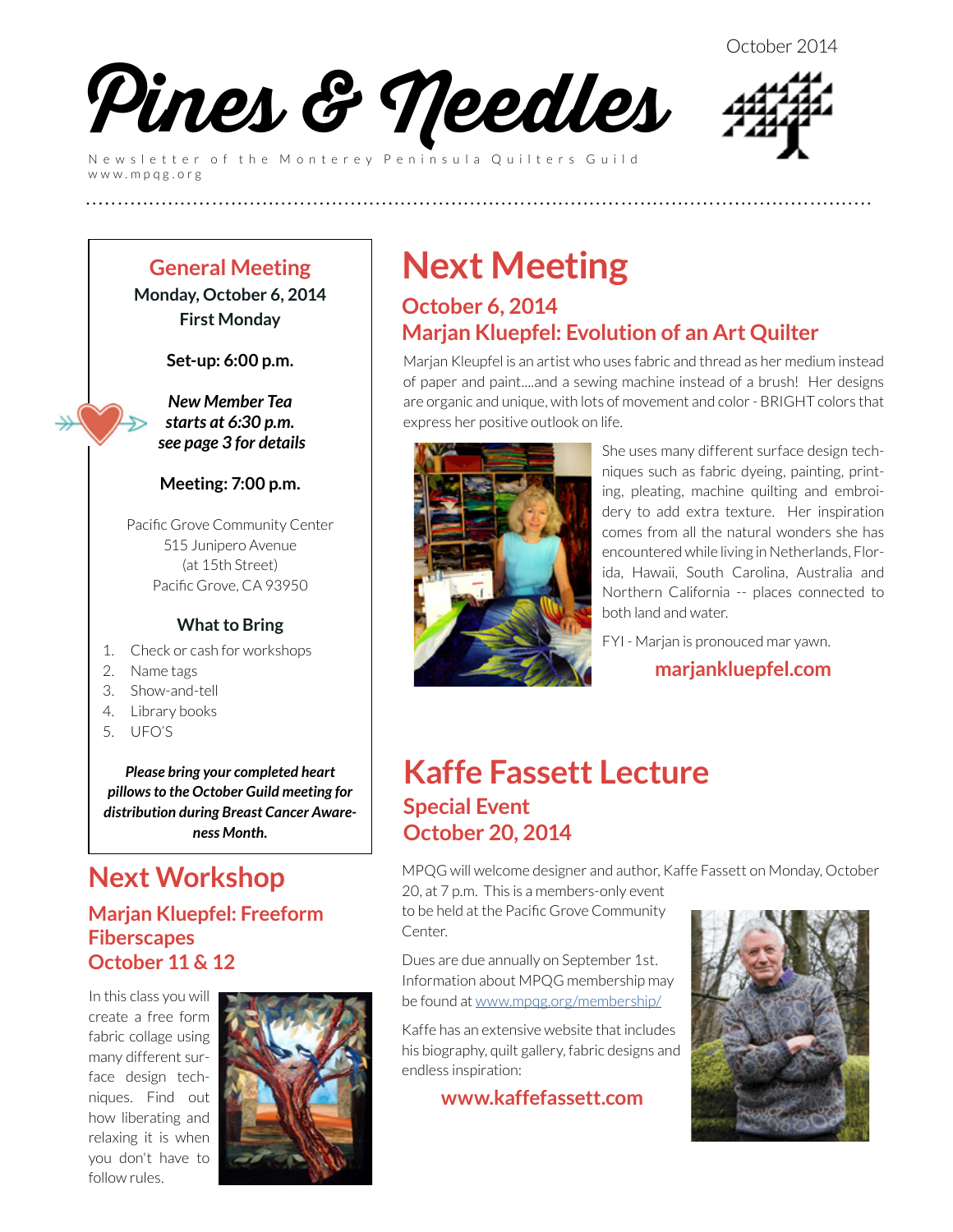### **Brainstorming**

### **President's Message**

By Claudia Sammis especials@sbcglobal.net, 831-333-9133

With regard to MPQG, do you have a great idea or two? How about a strong opinion? At the board orientation, we asked the attendees to break into small groups of three or four to brainstorm. All topics were fair game and others weren't allowed to shoot down any idea.

Below are the results grouped by Coordinator Committees.

#### **Activities**

Revive the Hospitality Table to promote socializing among members.

#### **Communications**

- Create a social media/Facebook page to reach younger members.
- Type MPQG in the subject line of emails to Alex, Claudia, or Tina for newsletter and web site submissions, so that articles are not lost among the many emails received.
- Limit member access to the addition of items to the website.
- Send an eBlast about a week prior to each meeting as a reminder.
- Send an eBlast when the meeting date is changed from the 1st Monday as a reminder.
- List the next six months of meeting dates and speaker names in each newsletter.
- List the MPQG web site address on page one of the newsletter so that it's easy to find.
- Include more articles in the newsletter that are targeted to younger audiences.

#### **Community Outreach**

- Show the annual charity quilt goals on a chart and update monthly or quarterly to clarify charity needs and progress made to date.
- Feature the charity quilts at meetings by hanging, to improve visibility.
- Hang a large Charity Quilts banner above the quilts to draw attention to our charity work.
- Appoint a member(s) to be in charge of this display.

#### **Membership**

- Encourage members to invite younger acquaintances to meetings.
- Create a Junior Membership category.
- Adopt a buddy system for new members.
- Acknowledge the new guild members at the New Members' Tea.
- Encourage the friendship groups to reach out to new members.

#### **Program**

- Revive mini workshops.
- Consider purchasing an overhead projection camera for workshops (like that used by Becky Goldsmith.).

#### **Quilt Show**

- Create a Junior Membership display at the quilt show.
- Establish a kids' activity center at the Quilt Show.

Terrific ideas all because they pass the MPQG Mission Statement litmus test. If you feel strongly about any of these ideas and would like to head them up, I'd love to hear from you. Remember, you don't have to head it up forever. At the outset, we'll establish a period of time to test it ... and then you're done!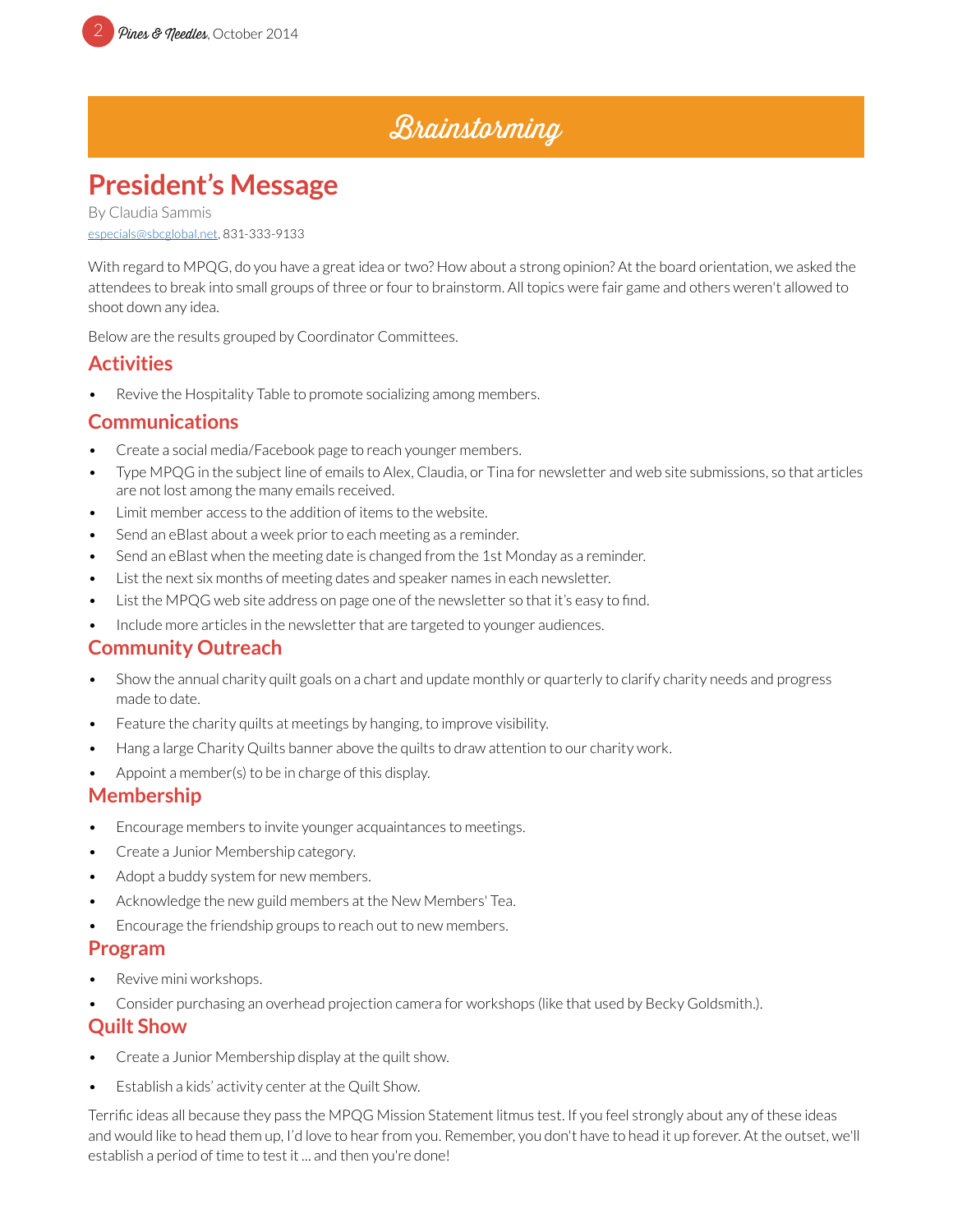

# **You're Invited to the New Member Tea**

By Regina Liske, Friendship Groups [bassetbooks@redshift.com](http://bassetbooks@redshift.com), 831-333-9302

For the Love of Quilting

Hello everyone ---- once a year we honor the people who have become guild members during the past year. At 6:30 p.m. on October 6th, these new members will be honored with a special Tea to include a welcoming cake and, of course, tea both hot and iced.

Let's welcome all our new members and invite them to join a friendship group, and tell them about the great programs this guild has to offer. Remember, some time ago, you were a new member!

## **A Warm Welcome**

By Noreen Nance, Membership Chair [nor9215een@gmail.com](mailto:nor9215een%40gmail.com?subject=MPQG%20Membership) 831-915-3441

I would just like to follow up on Regina Liske's note above. We would like to welcome all of the new members listed below.

Please plan to join us on October 6th for the New Members' Tea. We welcome you and look forward to your input to make our guild stronger. If you have any questions or concerns regarding your membership, please contact me.



MPQG warmly welcomes our new members

2013/2014 Jana Brinsmead Mimi Cleary Sharon Clune Kathrin Brown Judy Cozad Sari Domigues Dana Herz Johanne Karvelson Rose Lambert Robbin MacRae Peggy Malec Diane Mallett Diane Maraccini Elizabeth McInnis Mary Lou Schaeffer Mary Ann Wilkinson June Wolfe

2014/2015 Barbara Auer Karen Brobeck Patty Davis Wanda Dowding Empty Spools Seminars Donna Foote Nancy Garcia-Ganan Laura A. Geiger Stef Pummell Carol Storm Stacy Settgast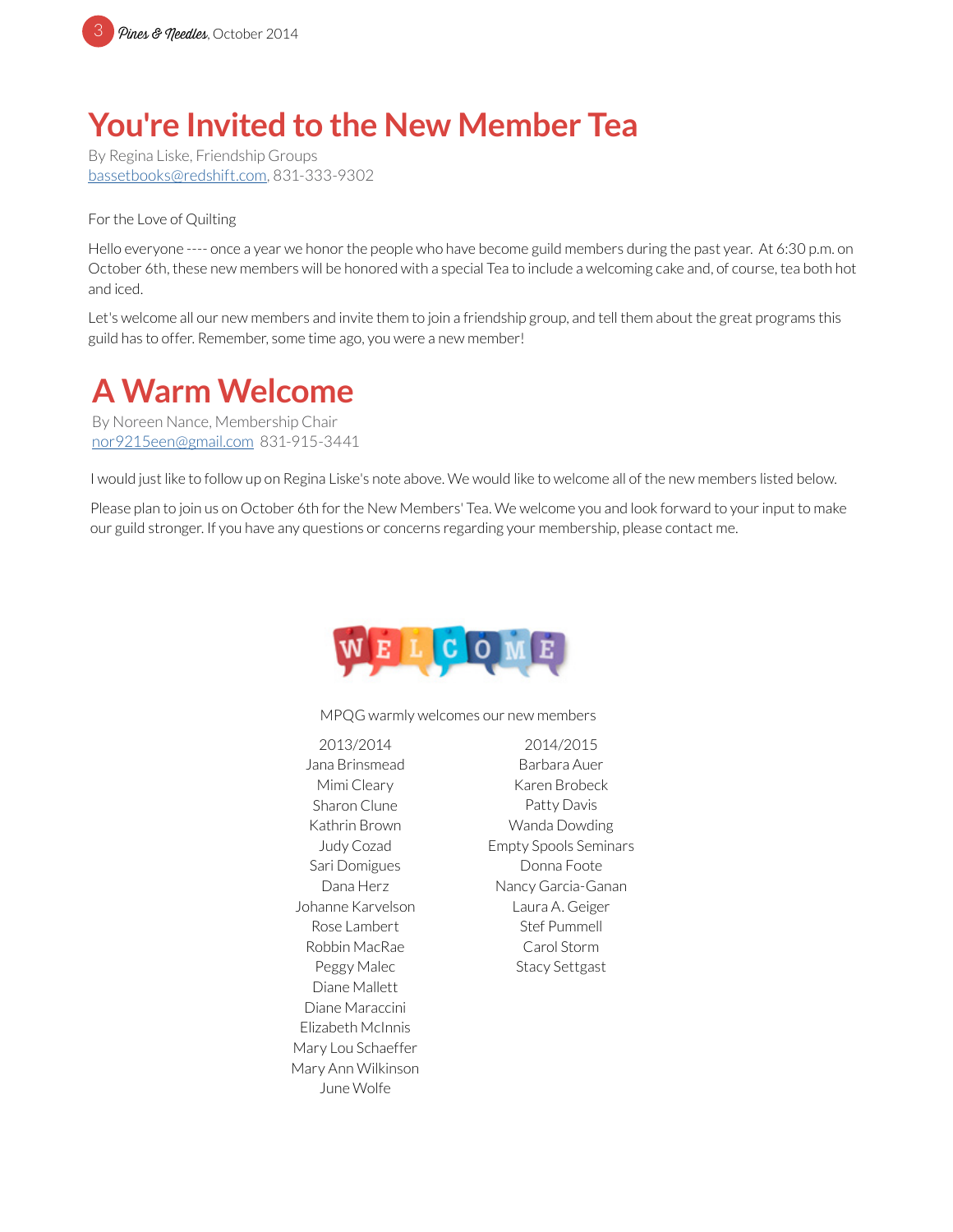# **Are you up for the Folklore Challenge?**

Leora Raikin, our talented speaker from several years ago, has posted information about her annual challenge. We all had such a great time in her workshop that there must be some of her very creative embroideries out there just waiting to be submitted to her challenge. Read on ...

Calling all quilting, stitching, needle and fiber art enthusiasts. This is your chance to win \$500 Cash in the AFRICAN FOLKLORE EMBROIDERY CHALLENGE!

You are invited to submit your completed African Folklore Embroidery pieces for a special exhibition at Road to California 2015. Winter will mark the largest exhibit of African Folklore Embroidery fiber and quilting art that California has ever seen. All entries will be on display in a special exhibit area at Road to California.

The exhibit, with over \$500 in cash prizes, is in its fifth year. The challenge is open to all: rules of the challenge are at [www.aflembroidery.com](http://www.aflembroidery.com). Deadline for submissions: December 31st, 2014.

# **Barbara Gee Quilt Collection**

By Terann Carr, [cacarrs@sbcglobal.net](mailto:cacarrs%40sbcglobal.net?subject=MPQG%20Heart%20Pillows)

Get excited about this once-in-a-lifetime event, the auction of the quilt collection of one of our original members. We had the help of Alice Kinsler, Terann Carr, and the Charity Quilt Friendship Group in identifying patterns, dating fabric and writing descriptions of the sixty-four quilts and tops.

The late Barbara Gee was an avid quilt collector and an early member of Monterey Peninsula Quilters Guild. Her husband recently gave MPQG her collection of tops and hand quilted quilts to be used to raise funds for the guild.

Many thanks to Terann Carr and the Charity Quilt Friendship Group for tackling this project. Terann Carr, MPQG's Community Outreach Chairman, will be the liaison with Hambrooks. All quilts and tops are shown in the [web site gallery](http://www.mpqg.org/gallery/4/) are on a queen-size bed.

The auction is scheduled for October 25, at Hambrook's Auction Center, 480 Lighthouse, in Pacific Grove, CA. 831-373-2101. For details about the auction, go to [www.hambrooks-auction.com](http://www.hambrooks-auction.com).



# **Board Projects**

#### *October 2014*

- meeting: Lecture with New Member Tea preceding
- October 20, Special Members-Only Program: Kaffe Fasset
- raffle quilt ticket distribution to members
- call for volunteers for Winter Benefit Social and grant fund raising event
- call for new raffle quilt design proposals
- call for Community Grant Award proposals continues
- create Member Directory, approve and print
- long-lead media mailing for Quilt Show
- recruit Quilt Show committee chairs
- updates and announcements to Communications the 10th of month



#### **Custom Longarm Machine Quilting**

45335 Vista Place King City, CA 93930  $(831)$  385-3374 www.hollycaseyquilts.com holly@hollycaseyquilts.com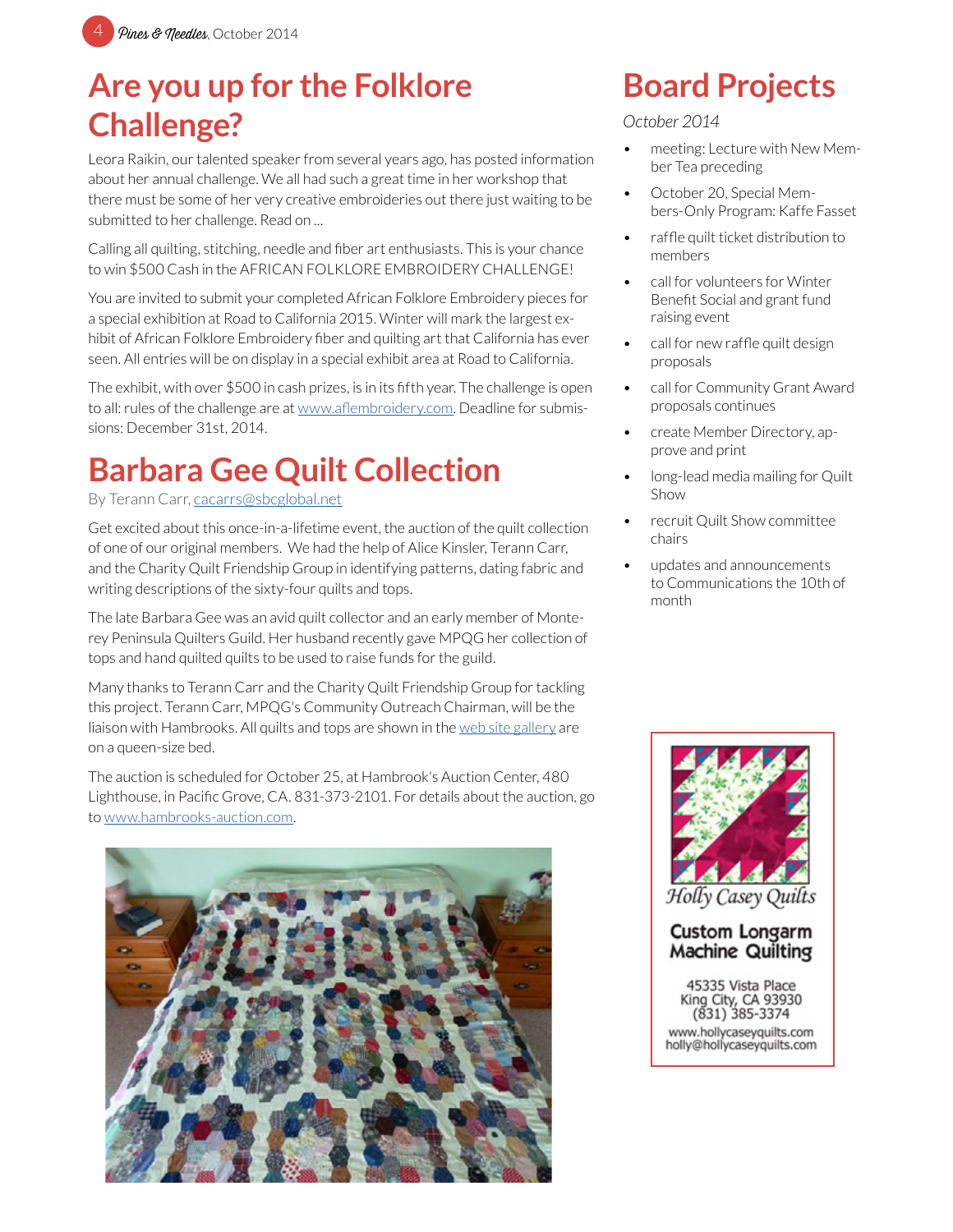# **We Tied One On! (for charity)**

By Terann Carr, [cacarrs@sbcglobal.net](mailto:cacarrs%40sbcglobal.net?subject=MPQG%20Heart%20Pillows)

Thanks to all who made it to the Tying Event at the Guild meeting in September! Nine quilts were tied and one went home with Debbie Biller for her friendship group to do -- a great idea for other friendship groups. The other tops that were prepared for tying and waiting to have their batting precut, will be available as finishing projects at my table.

Thanks to those who were willing to bind the ones that were finished, too!

Did you enjoy having the recycling tables outside? Maybe that should be done again next September with the Tying Event. All it needs is someone to be in charge of the set up and disposal of leftovers.

# **What's New at the SJ Museum of Quilts and Textiles?**

A new show, Creating with Pixels, is about to open at the San Jose Museum of Quilts and Textiles. The exhibit will feature the work of Pixel Pals, a group of six women started by Gudny Campbell and Sandra Hart in 2007. As it happens, many of the artists (Gudny Campbell, Gloria Hatton, Debbie Biller, Cheryl Smith and Elizabeth Hull) are current members of our very own guild.

Digital quilts are created by using photographs and digital software. Each artist designed her quilt in Adobe Photoshop Elements, applied various Elements tools to her digital photographs, then printed her design on fabric and quilted it. The results are at once, magical and modern. The group's love of photography, quilting and computers is evident in the digital art they have created for this exhibition. Many quilts are available for purchase, with a portion of the sale donated to the museum.

Want to learn how to create your own digital masterpiece? Bring your laptop, loaded with Adobe Photoshop Elements, to the museum on November 1, from 10-4. Gudny will be teaching a class showing you how to design a quilt using Adobe Photoshop Elements. She will show you how to take a stencil-like pattern and blend it with one or more photographs or a filtered texture. She will also teach you how to print your design online, using Spoonflower.



Gudny and Sandy co-wrote *Piecing with Pixels i*n 2009, and Gudny wrote *Creating with Pixels* in 2011.

### **Superior Threads App for Android and Apple**

Finally, there's an easy way to keep track of your threads, needles, and notions with Superior's Inventory app! An easy-tofollow set of buttons makes adding or subtracting inventory from your collection a breeze! From your smartphone, go to the App Store to download this FREE app. Type SuperiorInventory into the search field.

No more lost scraps of paper. Superior Threads is always at PIQF and you'll be ready when you hit their booth.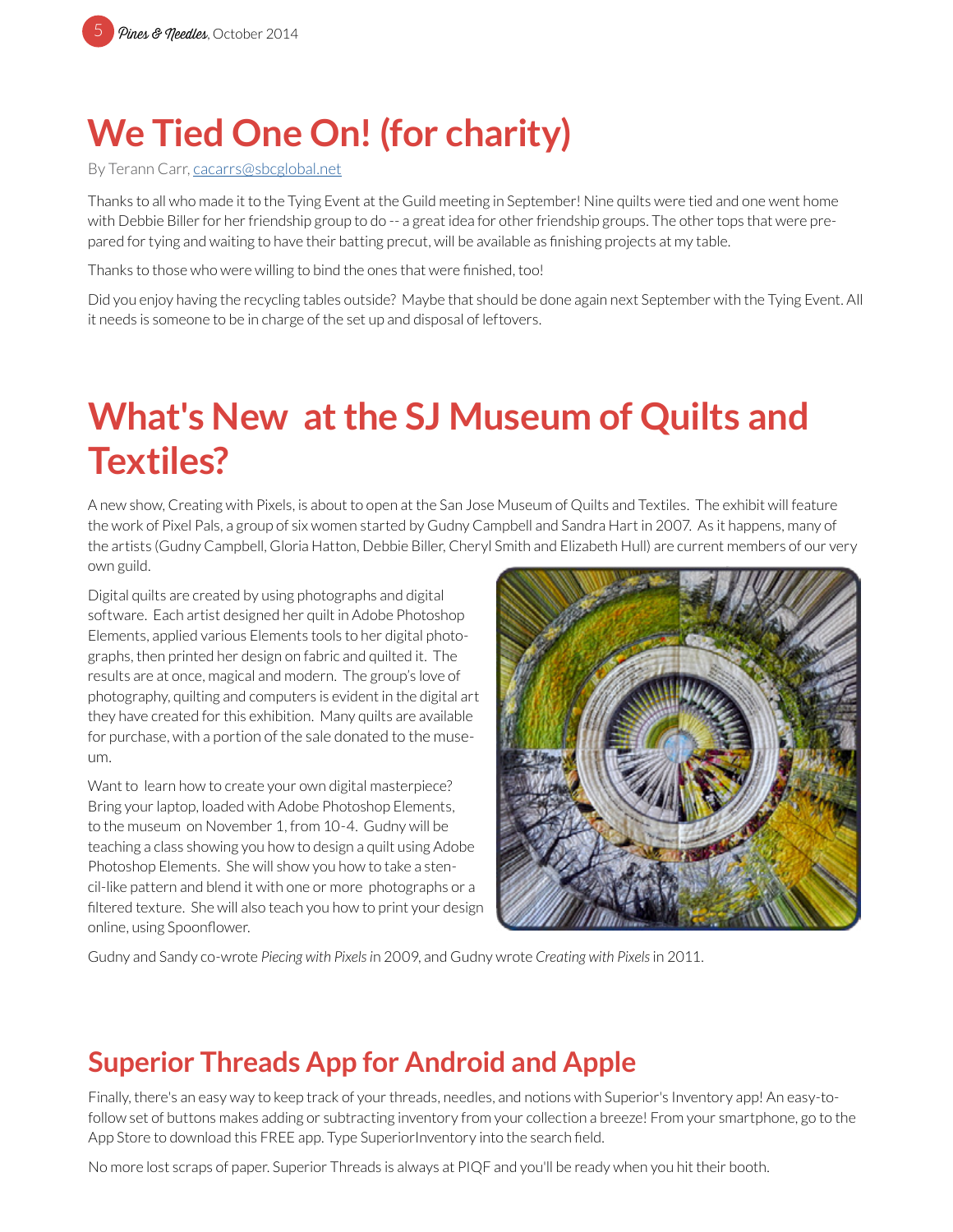

### **The Laptop and the Thief**

By Claudia Sammis especials@sbcglobal.net, 831-333-9133

I don't know about you, but I walk into the Community Center and put my purse and good camera on a chair, place my tote bag on the floor, and then walk off to look at the speaker's quilts, sign up for a workshop, and pick up a cookie. Not once do I look back to keep an eye on my belongings. We're all waaaaay too trusting.

It finally happened at the Quilt Tying on September 8! Some sticky fingered soul picked up a laptop that didn't belong to her and that was the last anyone saw of the laptop. We would all prefer to believe that a middle-aged woman from the neighborhood with the quilter look wandered into the Free Market to see what she could help herself to. Now, imagine her delight when she spotted the laptop just there for the picking and only a few steps away.

The prolific bank robber Willie Sutton was asked why he robbed banks. He is reputed to have replied, "That's where the money is." If Willie has a larcenous daughter, she may have her eye on our many unattended valuables which we bring to meetings.

### **Viewers' Choice Awards at the Fair**

By Allison Barrett 831-625-9611, Barbara Barrieau 831-384-7784 and Alice Stoll 831-659-3273

For the second year, the quilts shown at the fair were displayed in their own building. Fairgoers could finally get up close and see all the time and talent evident in every quilt. This was especially important for the small scale 2014 Challenge Quilts. And they were very popular!

As a way to engage Fair goers, we asked them to select their favorite MPQG Challenge quilt. That also gave us the opportunity to talk about traditional quilt blocks and today's modern approach to quilting. The hanging, sampler-style quilts were the perfect contrast. And, while we had them captive, we invited them to the 2015 Quilt Show.



Just a reminder of the challenge basics -- members were asked to create a small quilt that used a traditional quilt block but give it a modern look. Great idea for engaging families!

They were all crowd pleasers but here are the three that garnered the most votes.

1st place for *Strip Quilting* - Yo Matsuda (center column, bottom row)

2nd place for *Circle* - Carole Olsen (left column, 3rd quilt)

3rd place for *Log Cabin* - Dee Davis (center column, top row)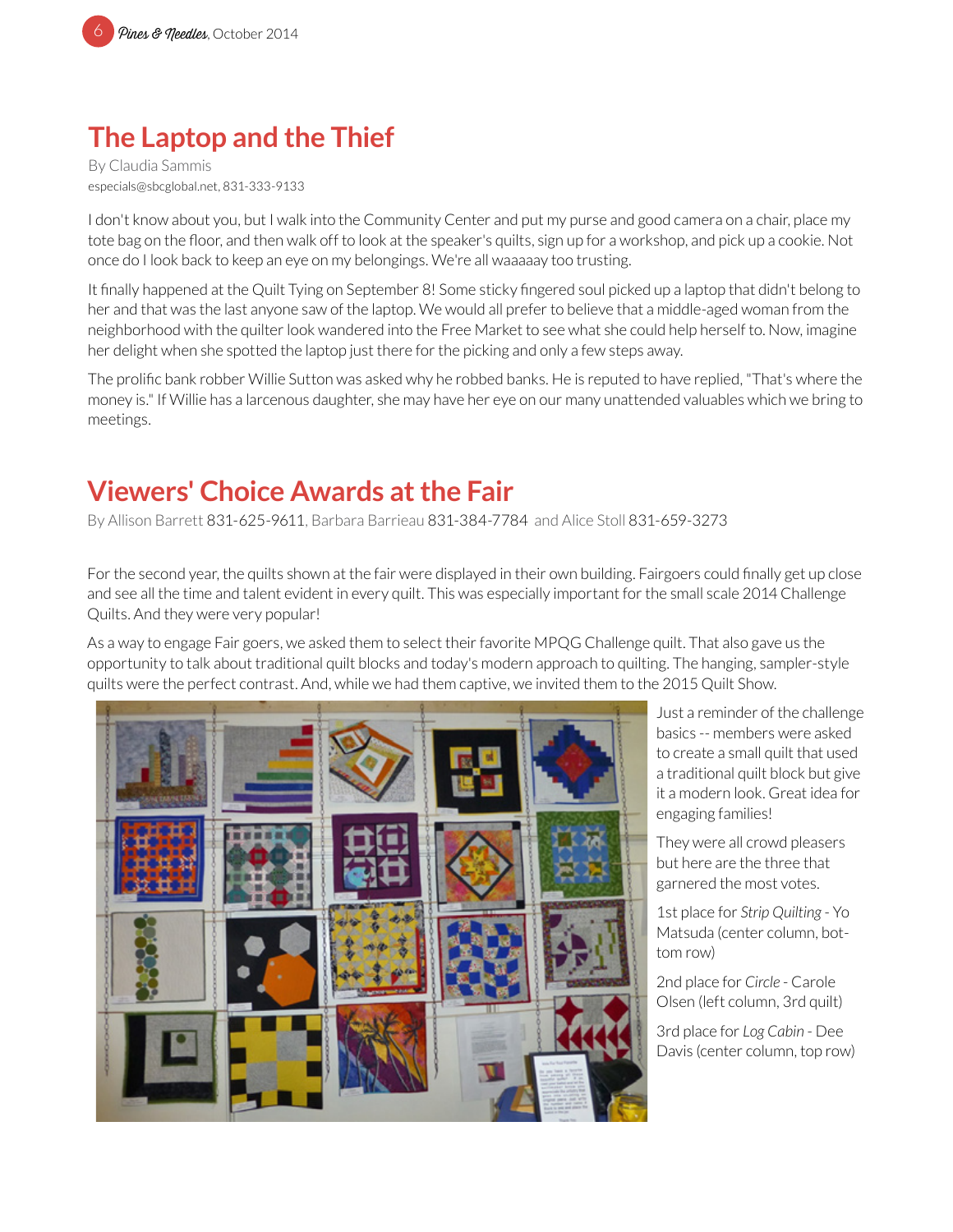| <b>Monterey Peninsula Quilters Guild</b><br><b>Workshop Reservation</b> |                                                                                                                                                                                                                                                                          |                            | Members                | Non-<br>Members* |          |
|-------------------------------------------------------------------------|--------------------------------------------------------------------------------------------------------------------------------------------------------------------------------------------------------------------------------------------------------------------------|----------------------------|------------------------|------------------|----------|
| $\Box$ Saturday &<br>Sunday                                             | October 11 & 12, 2014                                                                                                                                                                                                                                                    | Marjan Kluepfel            | Freeform Fiberscapes   | \$100.00         | \$120.00 |
| $\Box$ Saturday &<br>Sunday                                             | January 3 & 4, 2015                                                                                                                                                                                                                                                      | Karla<br>Alexander         | Stack, Shuffle & Slide | \$100.00         | \$120.00 |
| $\Box$ Saturday                                                         | February 21, 2015                                                                                                                                                                                                                                                        | Gwen Marston Small Studies |                        | \$50.00          | \$60.00  |
| Name:                                                                   |                                                                                                                                                                                                                                                                          |                            |                        |                  |          |
| Address:                                                                |                                                                                                                                                                                                                                                                          |                            |                        |                  |          |
| Telephone:                                                              |                                                                                                                                                                                                                                                                          |                            |                        |                  |          |
| Email:                                                                  |                                                                                                                                                                                                                                                                          |                            |                        |                  |          |
| ⊱<br>⊱<                                                                 | ⊱<                                                                                                                                                                                                                                                                       | $\approx$ cut here<br>⊱<   | ⊱<br>⊱                 | ⊱                | ⊱<<br>⊱< |
| For your<br>records:                                                    | You are registered for:<br>□ Saturday and Sunday, October 11 & 12, 2014 Freeform Fiberscapes with Marjan Kluepfel<br>Saturday and Sunday, January 3 & 4, 2015 Stack, Shuffle & Slide with Karla Alexander<br>Saturday, February 21, 2015 Small Studies with Gwen Marston |                            |                        |                  |          |
| Send to:                                                                | Make check payable to MPQG. Send to:<br>Gail Abeloe, Attn: MPQG Workshop, 157 Grand Ave., Pacific Grove, CA 93950.                                                                                                                                                       |                            |                        |                  |          |
| Questions?                                                              | Gail Abeloe at Back Porch Fabrics 831-375-4453.                                                                                                                                                                                                                          |                            |                        |                  |          |
| Time:                                                                   | Doors open at 9:30 a.m. Workshop is 10:00 a.m. to 4:00 p.m.                                                                                                                                                                                                              |                            |                        |                  |          |
| Note:                                                                   | Reservations are secured when payment is received. To cancel and receive a refund,<br>cancellation must be made at least 7 days in advance.                                                                                                                              |                            |                        |                  |          |
| Supply List:                                                            | Available at general meetings, on web site at<br>www.mpqg.org/news/category/workshops/, or call Gail Abeloe at 831-375-4453.                                                                                                                                             |                            |                        |                  |          |
| Location                                                                | Health and Fitness Room at the Sally Griffin Center, 700 Jewell Avenue, Pacific Grove, CA<br>93950.                                                                                                                                                                      |                            |                        |                  |          |
| Food:                                                                   | Plan on bringing your lunch, snacks, and beverages.                                                                                                                                                                                                                      |                            |                        |                  |          |
| $*$ Non-Member registration is accepted 30 days prior to the workshop.  |                                                                                                                                                                                                                                                                          |                            |                        |                  |          |



Get It Quilted! By Sharon Winter

- Creative custom quilting on a domestic machine
- Award-winning fine hand quilting  $\ast$
- \* Binding, basting, design and quiltmaking services

Please call for an appointment (831) 647-8769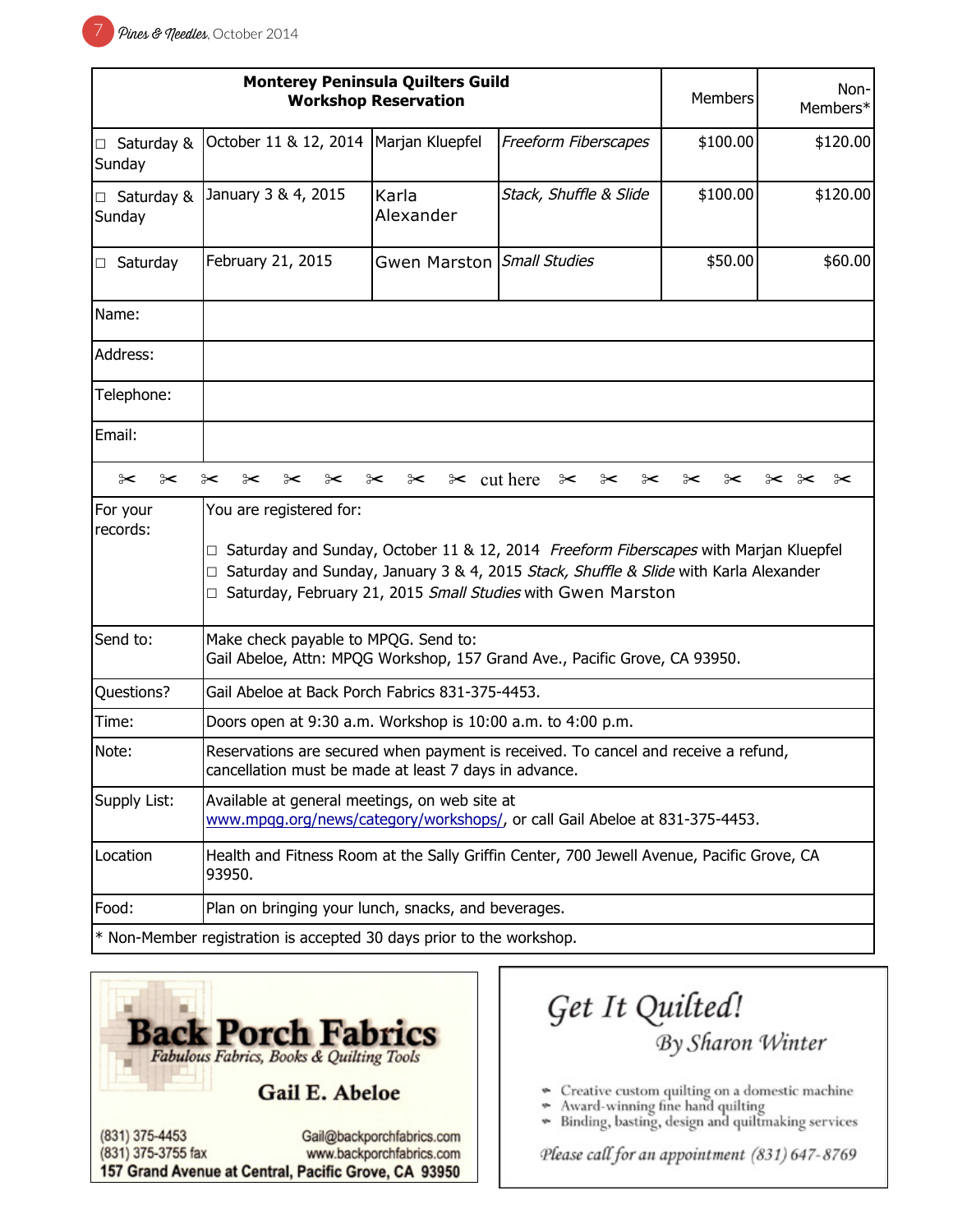# **Calendar, Road Trips, and Local Events**

By Tina McGill, [magill1242@gmail.com](mailto:magill1242%40gmail.com?subject=MPQG%20Calendar)

#### **Current Events**

- **• July 26 November 9**, 10am 4pm, San Jose Museum of Quilts and Textiles has two exhibits:
	- *• International TECHstyle Art Biennial 3 (ITAB)*
	- *• Vel Garrick: Conversational Watercolor Quilts*

520 South First St., San Jose, 408-971-0333. [www.sjquiltmuseum.or](http://www.sjquiltmuseum.org)g

- **• September 22 November 9**, 10am 4pm, *Creating with Pixels*. Digital quilt exhibit showcasing the work of Gudny Campbell, Sandra Hart, Gloria Hatton, Debbie Biller, Cheryl Smith and Elizabeth Hull. San Jose Museum of Quilts and Textiles, 520 South First St., San Jose, 408-971-0333. [www.sjquiltmuseum.org](http://www.sjquiltmuseum.org)
- **• September 7 November 4**, *Staff Shows Off Again* by Back Porch Fabrics Staff. Artists' reception September 7 from 1-3pm. Back Porch Fabrics, 157 Grand, Pacific Grove, CA. [www.backporchfabrics.com](http://www.backporchfabrics.com)

#### **Future Events**

- **• October 2 4**, 10am 5pm, *Quiltfest Oasis Palm Springs*, Palm Springs Convention Center, 277 N Avenida Caballeros, Palm Springs, CA 92262 [www.quiltfest.com](http://www.quiltfest.com).
- **• October 4 5**, 10am 4pm, *Golden Threads Quilt Show* by Mother Lode Quilters Guild. Sutter Creek Community Center, 33 Church Street, Sutter Creek, CA. 209-296-7059 or [www.mlqgsuttercreek.org.](http://www.mlqgsuttercreek.org)
- **• October 16 19**, Mancuso Show Management presents *Pacific International Quilt Festival XXIII*.Santa Clara Convention Center, 5001 Great America Parkway, Santa Clara, CA. [www.quiltfest.com/activities.asp?id=7](http://www.quiltfest.com/activities.asp?id=7)
- **• October 25,** 10am, *Antique Quilt Auction To Benefit MPQG* Barbara Gee's collection of 60 antique quilts and tops. Proceeds benefit Monterey Peninsula Quilters Guild. Some quilts may be viewed at [www.mpqg.org/](http://www.mpqg.org/gallery/4/) [gallery/4/](http://www.mpqg.org/gallery/4/) . Hambrook's Auction Center, 480 Lighthouse, Pacific Grove, CA. [www.hambrooks-auction.com](http://www.hambrooks-auction.com). 831-373-2101.
- **• November 9**, *Just A Minute* Quilts by Sally Miller. Artists' reception November 9 from 1-3pm. Back Porch Fabrics, 157 Grand, Pacific Grove, CA. [www.backporchfabrics.com](http://www.backporchfabrics.com)
- **• November 15 March 1, 2015**, 10am 4pm, *Antique Ohio Amish Quilts from the Darwin Bearley Collection*, San Jose Museum of Quilts and Textiles, 520 South First St., San Jose, CA 408-971-0333. [www.sjquiltmuse](http://www.sjquiltmuseum.org)[um.or](http://www.sjquiltmuseum.org)g
- **• March 14 July 19, 2015**, 9:30am 5:15pm, *High Style: The Brooklyn Museum Costume Collection*, Legion of Honor, Lincoln Park, 100 34th Avenue, San Francisco, CA 94121 415-750-3600. [legionofhonor.famsf.org/](http://legionofhonor.famsf.org/exhibitions/high-style-brooklyn-museum-costume-collection) [exhibitions/high-style-brooklyn-museum-costume-collection](http://legionofhonor.famsf.org/exhibitions/high-style-brooklyn-museum-costume-collection)

# **Grants for Quilters in our Community!**

By Judi Brown [jdb515@sbcglobal.net](mailto:db515%40sbcglobal.net?subject=MPQG%20Grants)

It's that time again when we want to be aware of the grants that our guild will be giving come January 2015. If you know of an organization or school in our area in need of supplies, equipment or financial help to make their quilting project possible, please let me know so that their request can be presented to the board.

There will be grant request forms on the table at the October meeting, but feel free to let me know if you have an idea for a request and wish to have a letter and request form sent out to a group. Email me or check the roster for my address or phone number.

Thanks and do give this serious thought since the request deadline is December 1, 2014.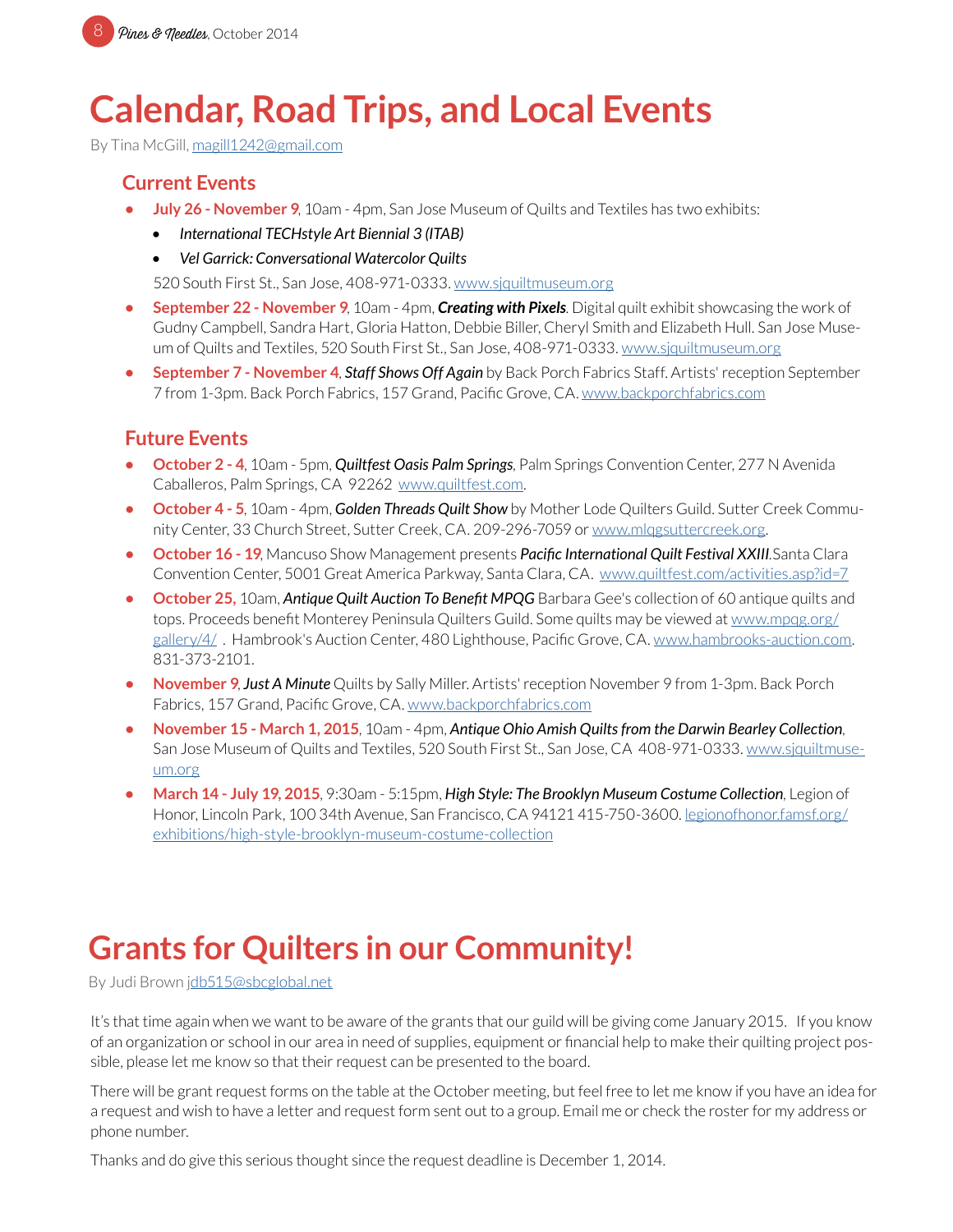

#### MPQG Membership Form 2014/2015 (New and Renewal Membership)

Membership dues are due by August 31. Please renew promptly. You will be included in our Member Directory if renewed by September 30.

Annual Membership fee for new and renewing members is \$35.00. Do not send cash through the mail. Make checks payable to MPQG.

Bring this form and check to the general meeting, or mail it to:

| MPQG Membership         |  |
|-------------------------|--|
| c/o Noreen Nance        |  |
| l 720 17th Street       |  |
| Pacific Grove, CA 93950 |  |

Print legibly.

| --     |  |
|--------|--|
| ٠<br>. |  |

Check here if there are no changes to last year's Member Directory. If no changes, there is no need to fill in the information below.

| Address:          |  |
|-------------------|--|
| City/State/Zip:   |  |
| Home Phone #:     |  |
| $ $ Cell Phone #: |  |
| Email address:**  |  |
| Web Site:         |  |

Note:

**\*\***Members receive the newsletter and e-blasts via email, so be sure to provide your email address.

 $\Box$  I wish to receive the monthly newsletter via USPS mail.

Noreen Nance, Membership Chair 831-915-3441, [nor9215een@gmail.com](mailto:nor9215een%40gmail.com?subject=MPQG%20Membership)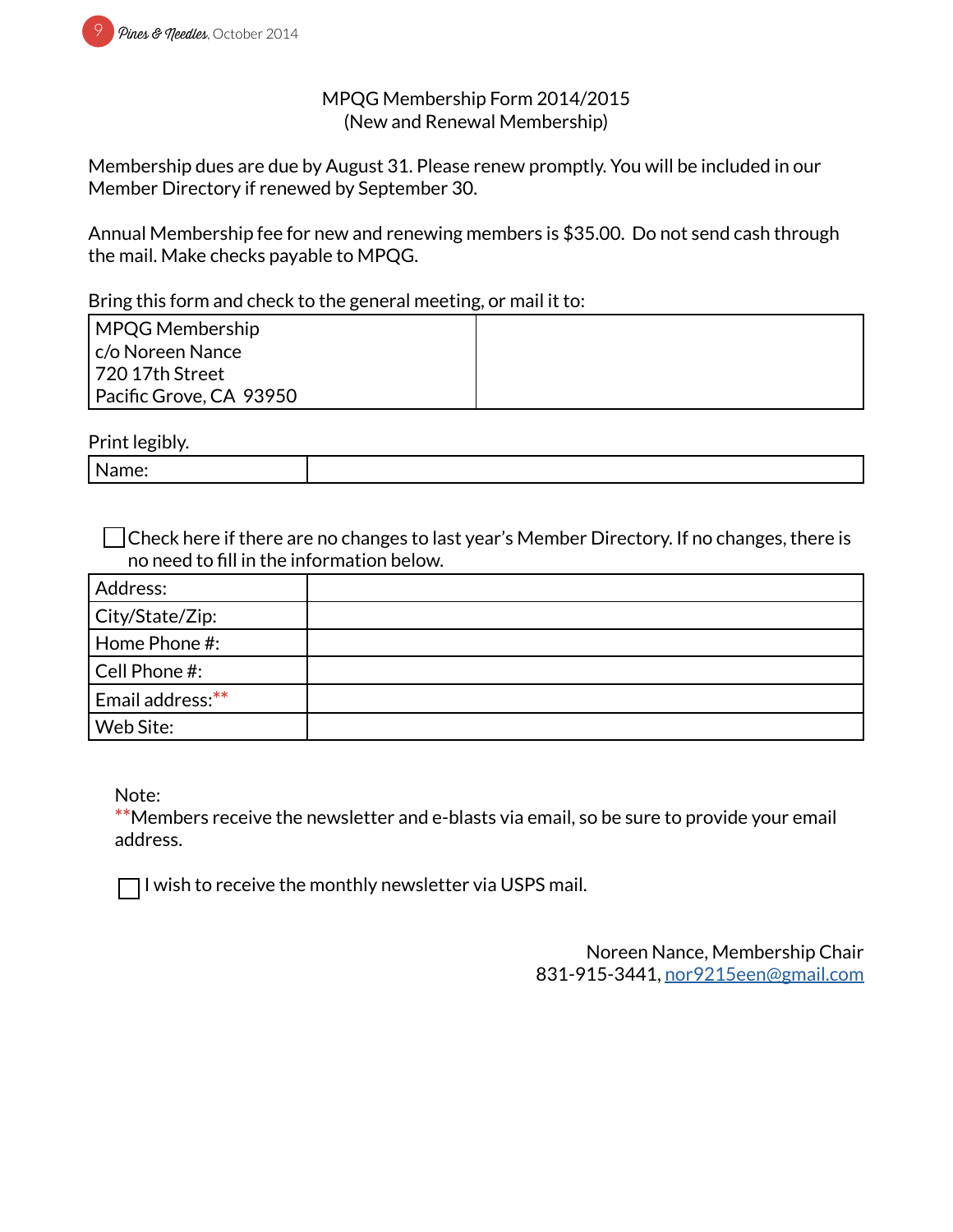

# **Upcoming MPQG Events**

- October 6 Meeting 1st Monday. Speaker Marjan Kluepfel: *Evolution of an Art Quilter*
- October 10 Friday Charity Quilt Friendship Group's monthly Sew In from 9:30 a.m. Meeting a week early due to PIQF. Contact Terann Carr for directions 831-375-7881
- October 11 & 12 Saturday & Sunday Workshop with Marjan Kluepfel
- October 20 Members-Only Event with Kaffe Fassett
- November 10 Meeting 2nd Monday. Speaker Carol van Zandt: *Designing Fabric for Quilting and Sewing*
- December 1 Meeting 1st Monday Annual Winter Benefit Social
- January 3 & 4 Saturday & Sunday Workshop with Karla Alexander
- January 5 Meeting 1st Monday Karla Alexander

## **County Fair Thanks**

By Terann Carr, [cacarrs@sbcglobal.net](mailto:cacarrs%40sbcglobal.net?subject=MPQG%20Heart%20Pillows)

Thanks to all of our members who participated in the Monterey County Fair. It is always good to see your quilts do so well. And isn't it nice to have a separate room just for quilts? I'm sure the Fair would like positive feed-back so let them know what a good job they are doing.

# Monterey Peninsula Quilters Guild

Quilting & Community on the Central Coast of California

**[www.mpqg.org](http://www.mpqg.org)**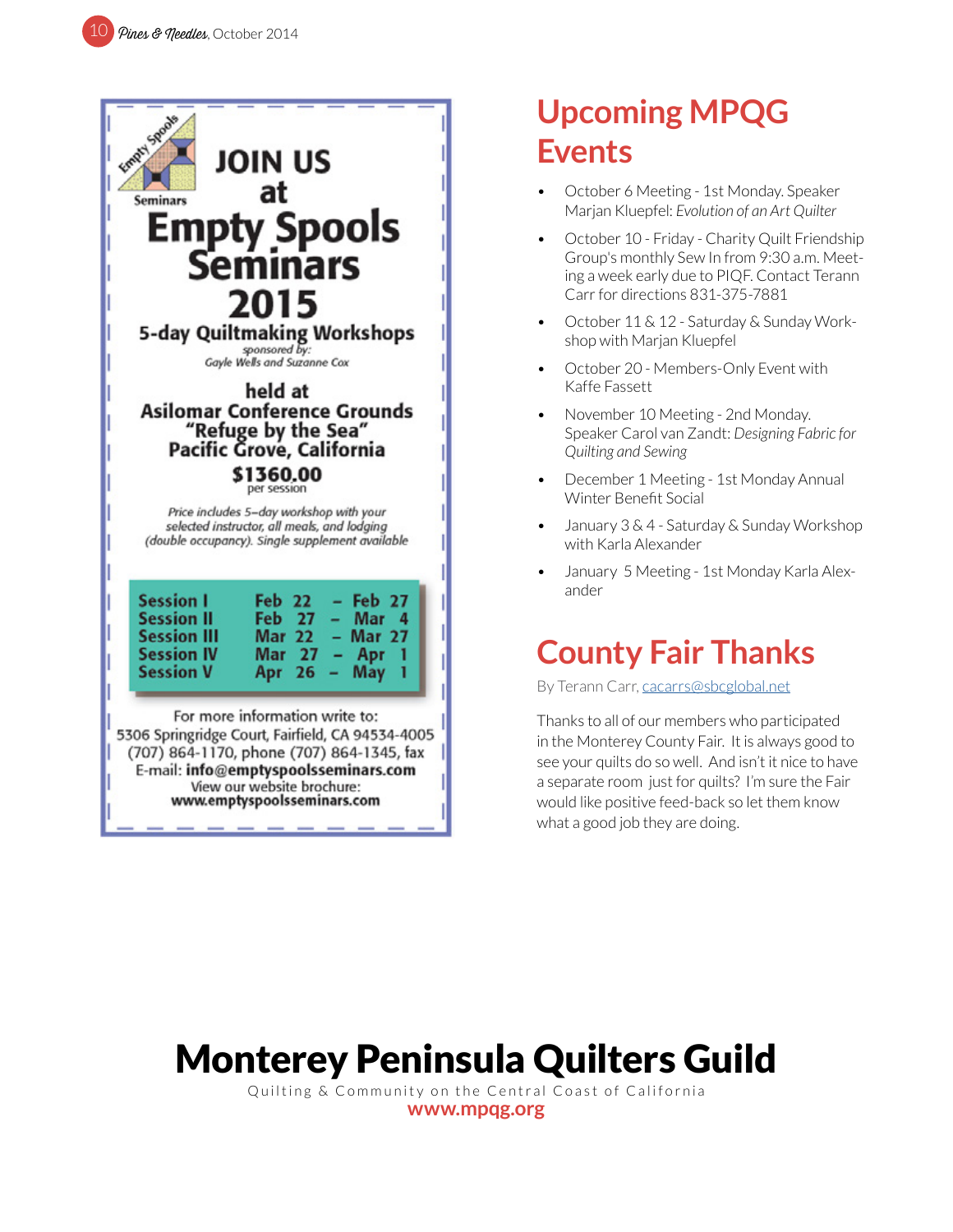

### **Coming Soon - Winter Benefit Social 2014**

By June Cornell junecornell@yahoo.com, 831-757-1390

It is now time to start thinking about our Annual Fundraising Event in December. In your Friendship Groups, talk about the baskets or items you would like to donate for this great night of fundraising for the MPQG Grants Program. The money raised is awarded to local groups to further quilting education and projects.

I will have sign up sheets at the October meeting for all that is needed for that evening. It is a wonderful celebration with Sweet and Savory finger foods, raffle baskets, silent auction, and music. It is also when we present the Community Quilts to hospital NICUs (Neonatal Intensive Care Unit), and the Monterey Dialysis Center. I hope you will be able to attend and participate in this fun evening with us.

## **A Terrific Group: Out-Going Board and Committees**

By Claudia Sammis especials@sbcglobal.net, 831-333-9133

THANK YOU!! to all those retiring board members and supporting committee folks who keep our guild humming along two years at a time. We certainly appreciate those who have re-upped for another term. And ... kudos to all who are into cross-training and have moved into a new job. Retiring folks are: ...

- Officers: Sharon Coniglio, Linda Phillips, Jeanne Krener
- Board Appointed: Susan Riddoch
- Coordinators and Supporting Committees:
	- » Communications Team Genie Santini and Patty Stuart
	- » Community Outreach Team Linda Rath and Allison Barrett
	- » Fund Raising Team Genie Santini and Judy Furman
	- » Membership Team Yo Matsuda
	- » Program Team Rita Jacques and Jeanne Mills

### **Linda Phillips and Maia Liddle Join Quilt Show Team**

By Rita Jacques, 2015 Quilt Show Chair Stan2Rita@sbcglobal.net 831-484-1467

The Quilt Show Committee is pleased to announce that Linda Phillips and Maia Liddle have joined the 2015 team.

Linda has volunteered to be our first Friday Quilt Show Group host (and perhaps she can create a better job title). As you may recall, the outgoing committee recommended testing a Friday opening for our Quilt Show. In the coming months, Linda will contact various local groups such as retirement facilities, and other Central California quilt guilds to invite them to join us from 11:00 am to 4:00 pm on Friday April 10. We are hoping for buses during a time where parking will be much less of a challenge.

Maia has volunteered to be our Publicity Chair for the 2015 show. She has great ideas and welcomes input from members for stories that will capture the attention of the community and bring them to our show i.e.: the quilted car.

There are still two positions available for our team: Admissions and Signs. Think about it, and come join this great group of volunteers.